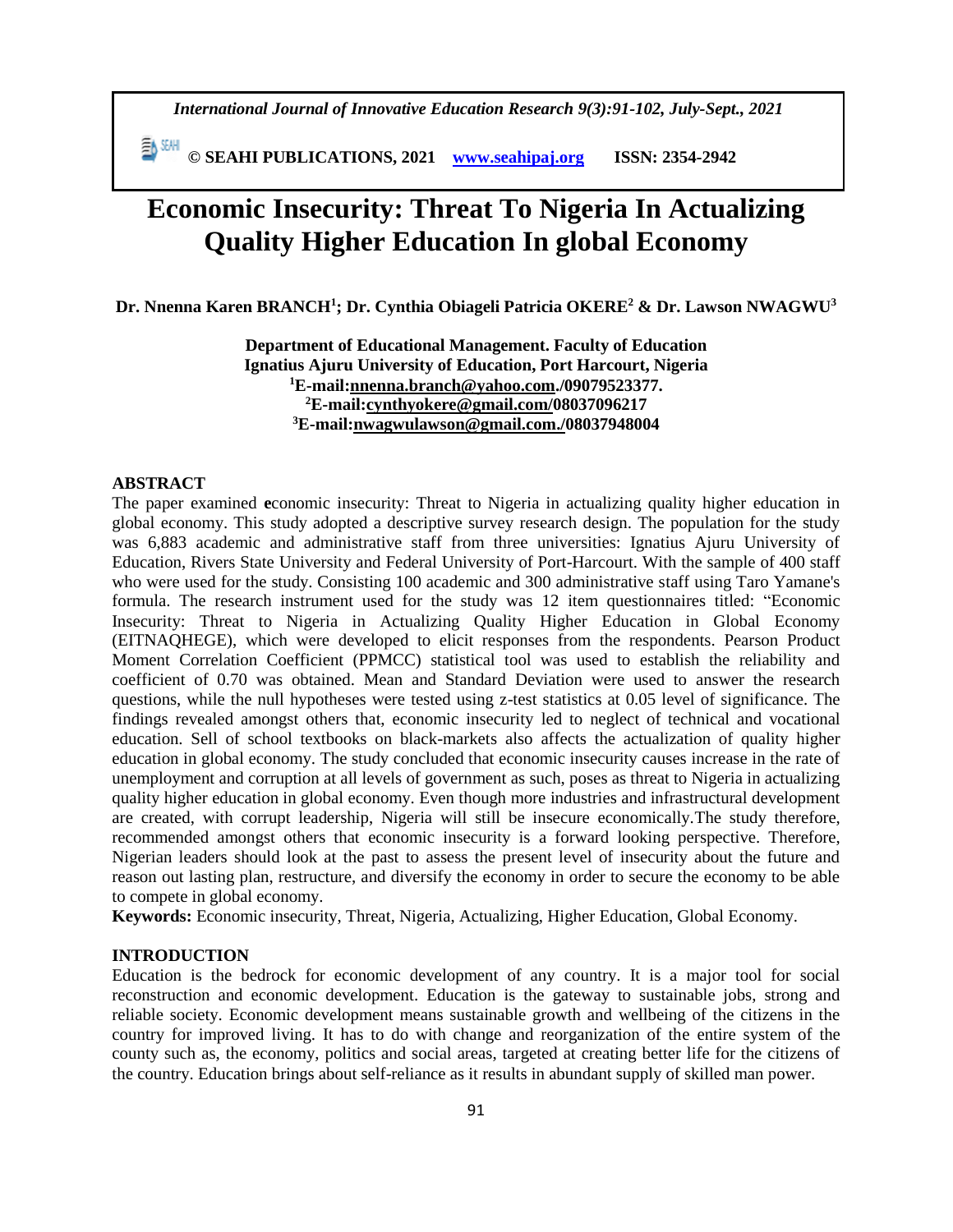Nigeria, with all its natural potentials is still rated as one of the poorest countries in the world. Nigeria's economy has been on a roller coaster ride, from traditional affluence, to imperial exploitation, oil boom indigenization, austerity, structural adjustment programme, counter trade, deregulation to regulation and privatization to commercialization (Kwarianga, 2000). Political instability has crippled Nigeria's economy greatly. As other countries keep developing due to cross-border trade and investments. Deteriorating terms of trade, rising inflation, bad leadership and increase in trade deficit especially, as inflow of foreign investment has become low have devastated Nigeria's economy (Branch & Ibara, 2019). Even though resources in education seems as a means to its end, regrettably, Nigeria lacks enough resources for sustainable education. Nigeria currently is bedeviled by the spate of economic insecurity. This has resulted to other insecurity issues such as financial and food insecurity, which raises threat to jobs and income, health care, investment and electricity supply.

Nigeria being a federation is made up of thirty-six (36) states. It has been enshrined in Nigeria's concurrent list that both the state and the federal government can jointly perform a number of services with respect to governance in the Nigerian constitution. Education happens to be among the services as an indispensable tool in Nigeria's national development. Higher education is the next level of education after completion of secondary education. This include, universities, polytechnics and colleges of education. Higher education awards certificates, diplomas or academic degrees upon completion of school programmes to the students. The goals of higher education according to National Policy on Education (2004) include the following: To offer scholarships and community services, to inculcate the right type of values for the individual to fit into the society, to gain both physical and intellectual skills that will enable individuals to become self-reliant and contribute to national development after acquiring higher level man-power training.

Quality education means excellence in all aspects of the school programme and its surrounding educational communities. This include healthy learners, healthy environments, contents with relevant curricula and materials, qualified teachers and teaching materials for learning, quality products endowed with knowledge, skills and attitudes in actualizing set educational goals (Branch & Adiele, 2019). Threat is an indication of imminent danger, this means that economic insecurity is a source of menace to Nigeria's higher education. This has subjected Nigeria, Nigerians including its educational system from attaining global economy. Against this backdrop, this study examined economic insecurity: Threat to Nigeria in actualizing quality higher education in global economy.

## **Statement of the Problem**

It is evident that Nigeria's higher education was established to offer students sound education. To enable them function efficiently and effectively contribute to the society, become self-reliant, be able to compete with other individuals in other parts of the world as well as actualize their individual goals in life. However, Nigeria's economic situation has ridiculed her lofty goals for establishing these higher institutions. The poor state of affairs in these institutions ranging from lack of basic amenities such as, functional laboratories and libraries, hostels, sports gadgets, insufficient classrooms, epileptic power and water supply as well as shortage of staff, especially, academic staff and constant strike actions, and the growing rate of unemployment are enough evidence to prove this fact. Hence, the need for this study.

## **Purpose of the Study**

The study examined **e**conomic insecurity: Threat to Nigeria in actualizing quality higher education in global economy. Specifically**,** the study sought to:

- 1. Examine the extent to which increase in the rate of unemployment affect the actualization of quality higher education in Nigeria in global economy.
- 2. Ascertain the extent to which corruption affect the actualization of quality higher education in Nigeria in global economy.

## **Research Questions**

The study was guided by the following research questions:

1. To what extent does increase in the rate of unemployment affect the actualization of quality higher education in Nigeria in global economy?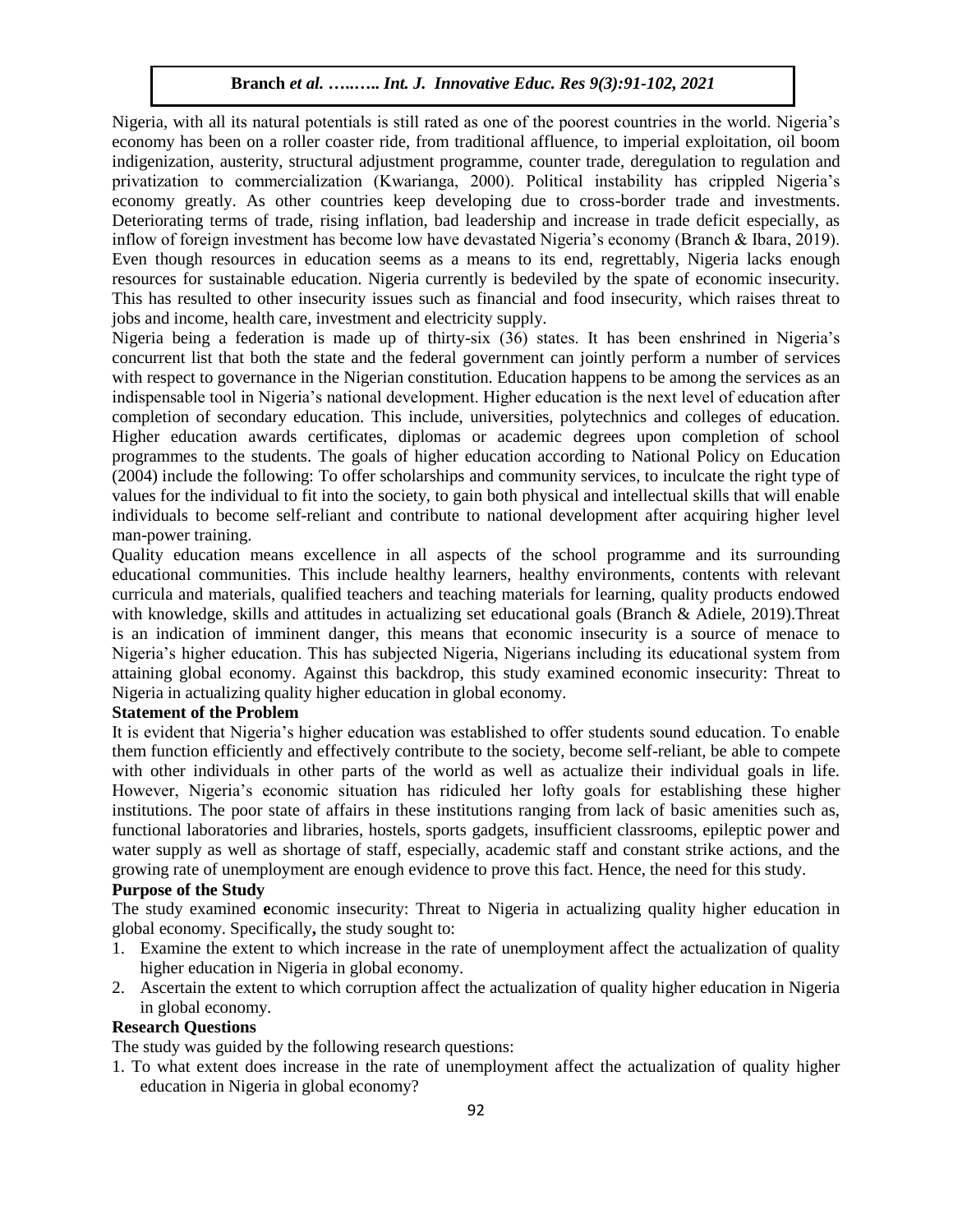2. To what extent does corruption affect the actualization of quality higher education in Nigeria in global economy?

## **Hypotheses**

The following null hypotheses were tested at 0.05 level of significance:

- Ho1: There is no significant difference between the mean responses of academic and administrative staff on the extent increase rate of unemployment affect the actualization of quality higher education in Nigeria in global economy.
- Ho2: There is no significant difference between the mean responses of academic and administrative staff on the extent increase in the rate of unemployment affect the actualization of quality higher education in Nigeria in global economy.

#### **Review of Literature**

#### **Economic Insecurity**

Economic insecurity is associated with income volatility and the danger of downward mobility into poverty. Economic insecurity is a country with low earnings, no earnings, decline in income, loss of assets and enormous unexpected cost. Economic insecurity is a nation that is inadequate and has no reasonable stable income, assets and expenses. Best (2006) view insecurity to be a degenerated point of conflict, threat to human safety, intense violence characterized by fighting, death, injury and social mayhem. Economic insecurity is a condition in the life of a country, system, organization, society or social unit in which a problem escalates to a critical dimension, to the point that the survival or existence of the social system or structure is being threatened (Linz, 2010).Economic insecurity is a society in poverty and the risk of economic loss that workers and households encounter, including unpredictable events of social life. It is a state characterized by inequality in education, health and employment. Such inequalities reveal the degree to which large-scale crises impact on the economic security of individuals in the county. Ken worthy (2010) in Bakwai et al. (2013) defined economic insecurity or financial insecurity as the inability of a society in having a stable income or other avenues of generating resources to better the lives of the people both presently and in the foreseeable future. This means, not having probable continued solvency, unpredictability of the future cash flow of a person or other economic entity such as a country, in the form of employment security, job security, and financial security. This is also known as individual and family financial management and savings. Economic insecurity is higher among countries with lower levels of education and lower income, including high level of unemployed young adults. Economic insecurity is a condition of increased exposure to hardship, and economic losses. Bossert & D'Ambrosio (2013, p. 1018) defined economic insecurity as the anxiety caused by exposure to hostile economic events and the awareness of the difficulty in recovering from them. This makes the people to live in fear of the future. Such as, fear of unemployment and worsening financial situation. Hacker et al. (2010) pointed out that changes in employment status, family structure and health status account for more than half large income losses.

Societies suffering from economic insecurity lack accessibility to basic needs such as, infrastructure as it concerns health, education, housing, information, social protection including work related security. Akpankpan (2004) outlined characteristics of economic insecurity as: Economy that is not in tandem with the minimum wage earning levels required for basic living, a society with low capacity utilization, a nation where unemployment rate is high, increase in child mortality rate, poor social infrastructure and low life expectancy. Bakwai et al. (2013) and Kenworthy (2010) as cited in Bakwai et al. (2013)outlined seven components of work-related security such as; income security- This means adequate income in the form of social security including other benefits. Representation security- This is revealed in both individual and collective representation. Labour market insecurity- This can be seen through different opportunities for proper income earning activities. Employment security- This form of security protects against loss of income-earning work. Job security- This is the availability of roles in the organization across labour market, enabling workers some control over content of a job and the privilege in developing their career. Work security- This has to do with working conditions in an establishment that are secured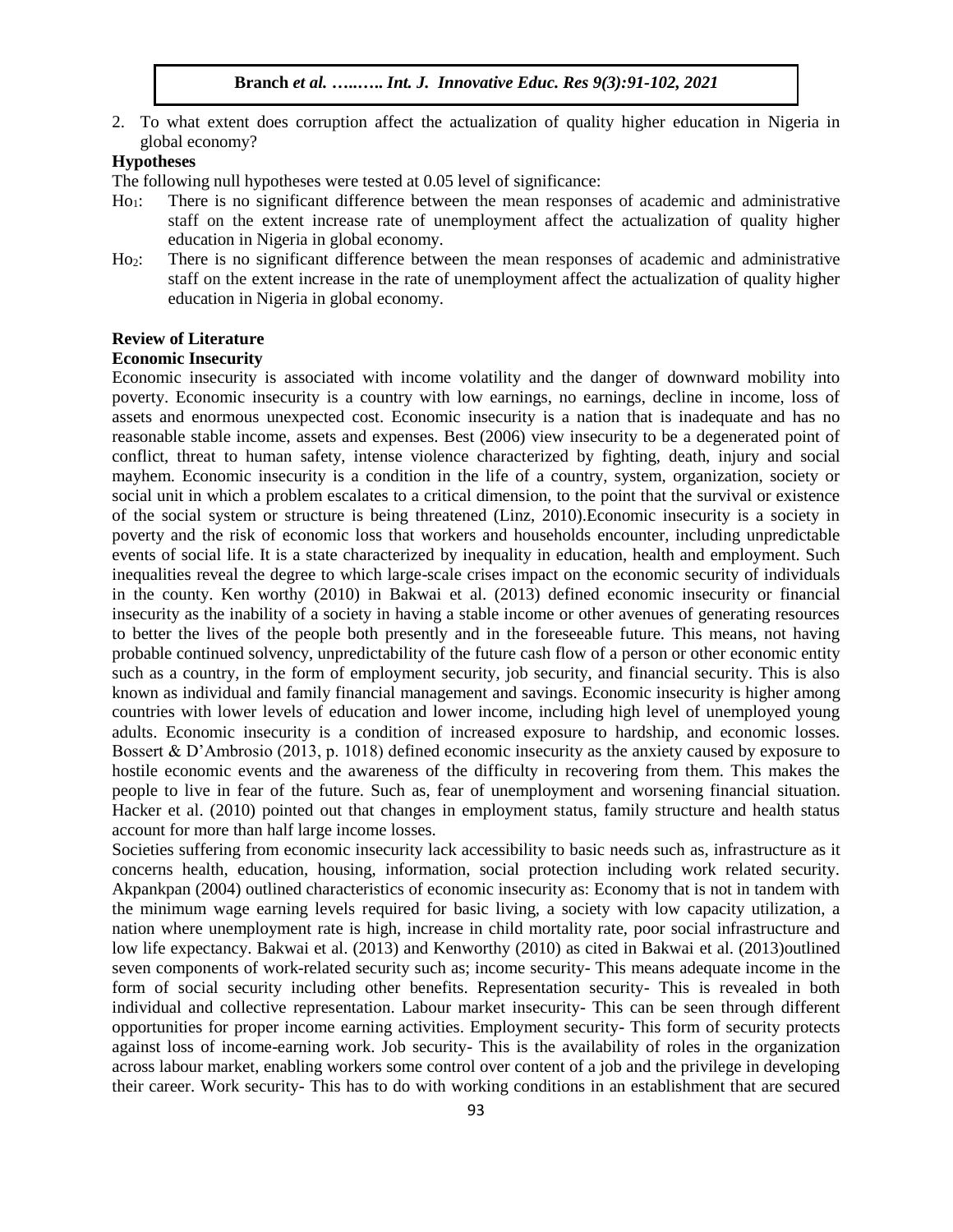and encourages workers well-being. Lastly, skill reproduction security- This means access to basic education and vocational training for professional development necessary for social and economic occupations. Where there are no such security means that the economy is insecure.

## **Causes of Economic Insecurity in Nigeria**

Although no nation on earth has enough resources to cater for all the needs and wants of its people. Notwithstanding, The Nigerian constitution makes clear the responsibilities of government to its people which is to take care of the security and the welfare of its people as its primary duty no matter how urgent other matters maybe. However, Nigerian leaders have failed in maintaining economic security. Sound policies and access to capital for investing in developing priorities for the wellbeing of its citizens have been paid lip service, this is due to inept leadership.

The quality of individuals being appointed into government. Anya (2013) called them "a collection of half-educated political jobbers". They lack zeal, commitment and vision or values. These are cabal of dishonest individuals, people lacking integrity and accountability in the national affairs or for public good. They are in power for selfish interest, to amass and aggrandize public funds. They lack decision – making skills and so cannot make appropriate changes to impact on education and the nation's economy (Okere, 2020b; Branch, 2018). Therefore, they lack the understanding of the environment in which decisions are to be made and the choices available in deciding what to do, how to do it and how much more that needs to be done both in education and the economy to be able to fit into the global market. Leadership is very crucial for advancement of education and national development in the global economy. Nigerian government misappropriate funds meant for education (Branch & Ibara).

Lack of transparency in resource allocation is killing the economy of Nigeria. The budgetary allocation to education in Nigeria is usually low compared to other countries. Nigeria's budgetary allocation to education sector falls below UNESCO's recommended 26% minimum (Robert – Okah, 2017 in Branch 2019). Federal government, state and local government and the FCT received N16.5 trillion from federal account from 1999 to 2007 (Sobowale,2007). Allocation to state and local government was N9.1 trillion and federal government received the remaining N7.4 trillion to spend. 36 states together with FCT got 5.7 trillion. 774 local government areas received N3.3 trillion from June, 1999 to May 2007. The highest total allocation, N62 billion went to Rivers State while Nassarawa State got N145 billion. These income figures does not include internally generated revenues of the FCT, state and local government. Not to include the allocation from Petroleum Technology Development Fund (PTDF), National Petroleum Corporation as well as other funds gotten from other accounts operated by the federal government during those years. It is alarming to note that those sums of funds received within the 8years is much more than all the previous government have ever spent. With such money received, there is little or no improvement on the economy to show that such money was actually spent. Funny enough, there is no accountability and no leader held responsible for diversion of government funds.

Political instability is another factor causing economic insecurity. Lack of continuity or termination of government tenure in Nigeria's political career hinders policy analysis and implementation to get to full terms (Nwagwu, 2020). Economic planners are unable to make decisions. Instead, they abandon every decision-making plan for a new project decision in support of the political demand of the party in power. Bossert (2019) is of the view that economic insecurity exposes political participation and political performances towards the economic growth of the country. Two major causes of economic insecurity discussed in this paper are as follows:

## **a. Increase in the rate of Unemployment**

Oil contributes over 75% of Nigeria's government revenue. Although, Nigeria has experienced increase in manufacturing and services sectors, Agricultural sector has been low and employment opportunities are not increasing at the same pace with the increase in population as a result of lack of employment opportunities in labor-intensive sector. Wallace-Stephen (2019) stated that too much dependence on oil sector without creating other means for investment has gravely exacerbated the economic growth of Nigeria and constrained the trickledown effect of wealth. Making this sector of economy not to generate more employment (Nwagwu, 2002).Robert-Okah (2017) stated that a major problem facing Nigeria is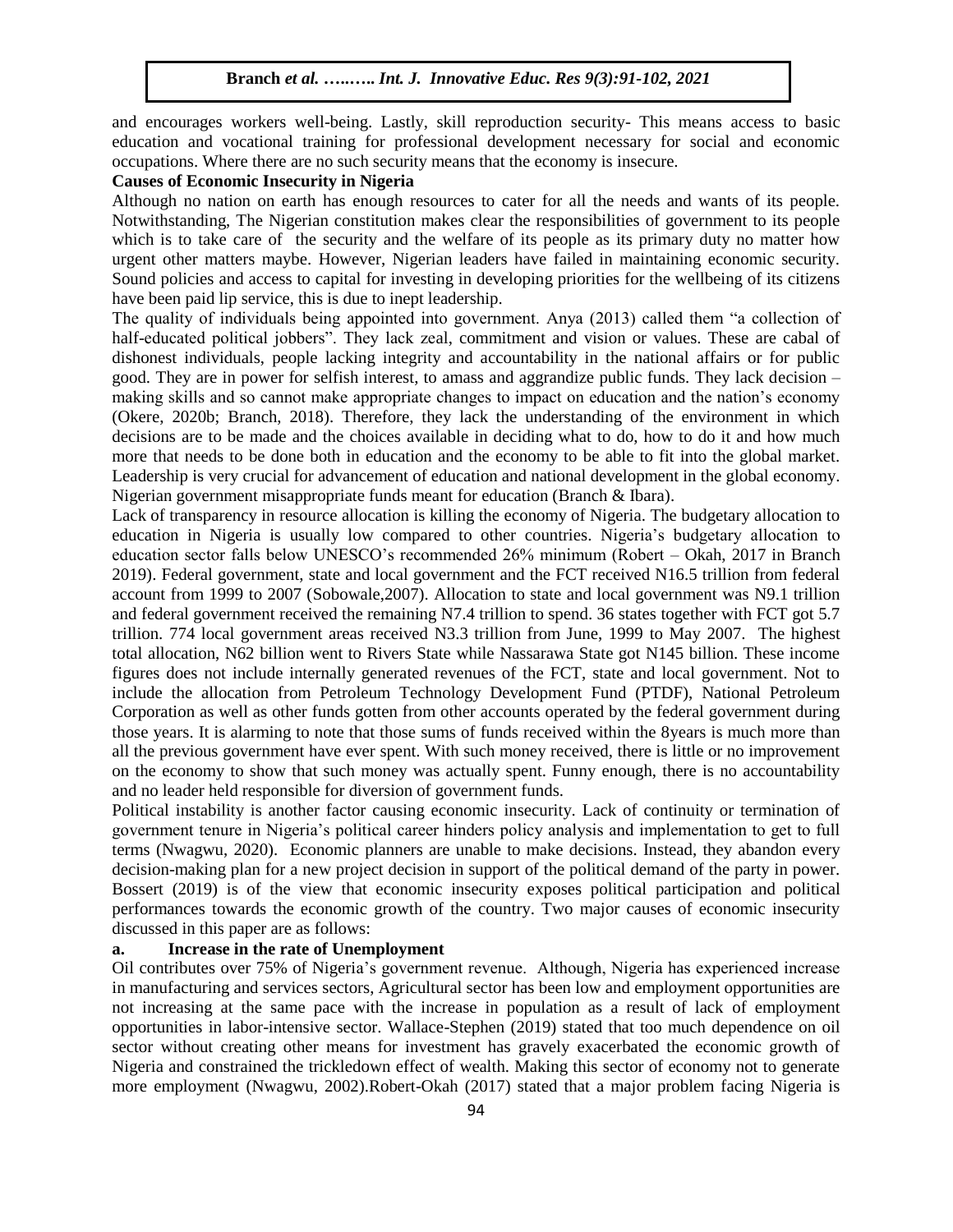that millions of people among the educated class are unemployed and millions of jobs are yet to be done because the people with the right education, training and skills are not available. Rhode and Tang (2018) pointed out that economic insecurity increase has a potential macro-economic consequences such as, unemployment increase and decrease in output growth which reinforces the sense of insecurity and further worsen macro-economic conditions which will then lead to vicious cycle. When people have no job or means of income. They cannot contribute in the development of the country, making them unproductive. Sani (2007) observed that the unemployment rate reached 18.0% in year 2000 and suggested that 10.2 million jobs needed to be created annually till 2020 because of the teeming population of about 5.1 million number of students who graduated from tertiary institutions.

### **b. Corruption**

Wide spread corruption seems to be ubiquitous among Nigerian leaders in every sector of the economy, at different levels have caused endemic poverty in the country. From massive contract fraud from the highest echelons, through bribery and corruption. Nigerian leaders are not after the well- being of their subjects. They are selfish and only after what they can gain. They use do or die methods in being elected into office so they can amass wealth for their family including their unborn generation. They have little or no interest in the development of the nation. They embezzle public funds with impunity. This leads to financial insecurity as monies that should be utilized for economic growth driven investments to enable the improvement of the lives of the people are being misappropriated (Branch & Ibara, 2019). Oil revenues also creates opportunities for corruption. As most of the money gotten from the oil sector are being distributed among politicians and wealthy oil executives. As a result of bureaucratic inefficiency, weak judiciary system and red tape. That is why Ola in Omotor (2004) asserted that "if you see a nation that is not productive, check out what it spent on education". Omotor (2004) further stated that increase in national income and per -capita income is as a result of education. The differences among countries are the differences they make more on human instead of physical capital.

## **Impact of Economic Insecurity on Education**

## **Poor Funding**

Funding of education is a crucial responsibility and one very important expenditure sector of the government of any country. However, funding education in Nigeria for good and quality education is still a mirage. Global Action Week on Education (GAWE), Action Aid Nigeria,(AAN) and other stakeholders complained to federal government that the rising insecurity in Nigeria is as a result of insecurity and sheer neglect of the nation's education sector ( Vanguard news, 2019). President Muhammadu Buhari in June, lamented that he could not afford to increase funding required to revive the country's education system. Yet, more tertiary institutions are being opened (Vanguard News Nigeria, 2021).

The Nigeria economy grew by 5% in year 2000. Notwithstanding, not much was allocated into education (Omotade, 2004). Economic insecurity has made Nigerian schools to be inadequately equipped. There are shortages of classroom space, functional laboratories hostel facilities, libraries and staff. This has hampered development of Nigerian education. Anya (2013) stated that poor funding of Nigeria education from under-provision of financial resources to underdevelopment of necessary infrastructure, insufficient qualified staff, especially, academic staff is a big challenge to education in Nigeria. The conditions of existing infrastructure in schools are in a gory state (Branch & Ibara, 2018). They are dilapidated, inadequate and over used. Importance of funding education cannot be overemphasized as adequate funding of education will result to availability of schools, infrastructure and facilities, good classrooms and resources, improvement in teaching and learning including curriculum, use of advanced technology in teaching and learning, provision of professional development for teachers, adequate supply of teachers and steady supply of electricity.

## **Impact of Economic Insecurity on Nigeria's National development in Global Economy**

Global economy require different nations and their economies to compete with each other. Countries that are economically secure will have more competitive and comparative advantages over economically insecure countries. This is because those countries engage in varieties of industries with a variety of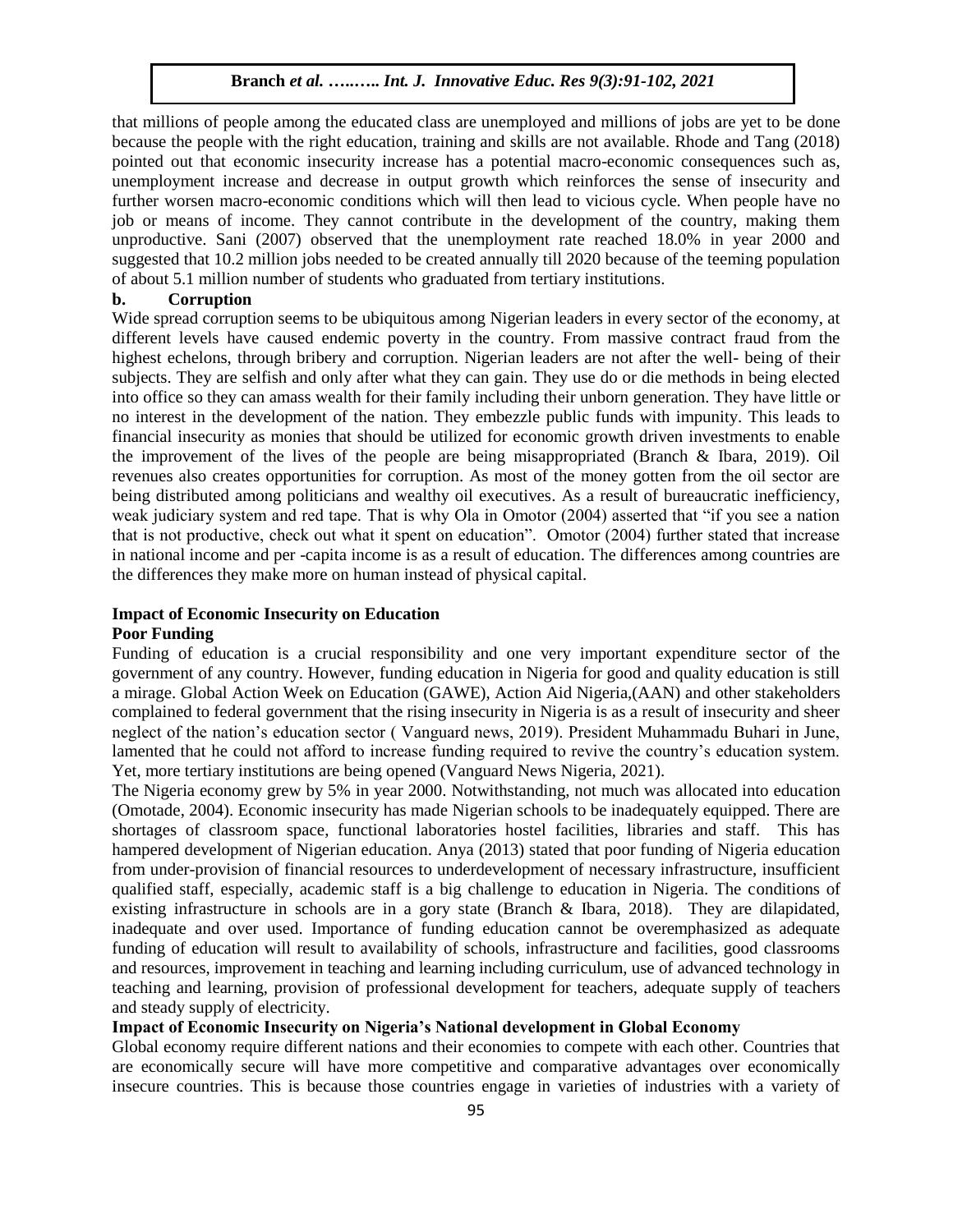competitive advantages as well as disadvantages in the global economy. Training and educating a country's workforce becomes a crucial determining factor on how well the country's economy will perform. The impact of economic insecurity on Nigeria's national development are as follows:

- i. Knowledge and skills of workers in the labour supply are lacking, as such, businesses and the economy suffers.
- ii. Industries lack highly skilled workforce and workers are poorly paid.
- iii. The training level of people is low and differences in training is what differentiates economically insecure countries from economically secure countries.
- iv. The economy's productivity is low as the number of uneducated workers increases and unskilled workers cannot perform tasks efficiently.

Nigeria currently has no place in the global market as Nigeria is economically weak due to insufficient domestic economic capacity and inadequate social infrastructure required to increase the country's output, growth and competitiveness. Also, mono-cultural dependency and unfavourable terms of trade in export trade, including high rate of indebtedness and debt service burdens made weaker the economy. Lastly, political instability and corruption made investment choices to alter and this discouraged foreign investors from doing business in Nigeria because of lack of trust (Bakwai et al., 2013).

Education plays a vital role in the national development of any nation. This is because education enhances the acquisition of knowledge and skills and produces useful individuals (human capital) who will become productive and useful to the society. In other words, schools produce human capital with stock of competencies, skills and knowledge that make up the workforce that will contribute to raising the productivity and competitiveness of the economy.

Education facilitates the spirit of enquiry and creativity in people through the use of information technology. Education produces highly motivated conscientious individuals and equip them to be able to fit into the social life of the society at large and enhance their commitment to national goals (Wood, 2008 in Bakwai et al., 2013).

#### **Concept of Global Economy**

Global economy is the economy of every human of the world. Global economy system refers to economic activities being carried out both within and between nations, in production, consumption, economic management, work exchange and financial values. It is interconnected, worldwide economic activities. Wallace-Stephens (2019) is of the view that global economy is the exchange of goods and services being integrated in one global market.

### **Ways government can advance education for Economic Security in Global Economy**

Government is to engage in competitive-driven reforms that can respond to shifts in demand for skills both in Nigeria and the global market. Creating ideas by organizing and advancing education for achievement of educational goals and increasing, as well as improving work skills through decentralization, improved quality, enhancing the management of education resources. Ensuring that teachers' recruitment and training are adequately provided.

The government are to enforce finance –driven reforms by deregulating and privatizing the economy by reducing public and private resources available for financing education and training. This means a reduction in public-sector budgets and private company incomes. Through the following; moving public funding from higher to lower levels of education, privatization of secondary and higher education and reducing cost per student at every level education.

Equity-driven reform as a source of social mobility and equalization. Education bridges the gap between the lowest income groups with high level quality education, to include certain groups such as; women, people in rural areas and special needs of students all through their education system (Bakwai et al., 2013).

#### **METHODOLOGY**

This study adopted a descriptive survey research design. The population for the study was academic and administrative staff from three Universities specifically in Rivers State Nigeria. Which include; Ignatius Ajuru University of Education, Rivers State University and Federal University of Port-Harcourt. With a total population of 6,883 academic and administrative staff. The sample of the study was 400, which consist 100 academic and 300 administrative staff. The rationale for the use of the sample was justified by applying the Taro Yamane's (1967) formula to the population of 6,883 to obtain a minimum sample of 400 respondents used for the study. The major research instrument that was used for the study was the questionnaire titled: "Economic Insecurity: Threat to Nigeria in Actualizing Quality Higher Education in Global Economy (EITNAQHEGE). The questionnaire was validated by experts in the department of educational management Ignatius Ajuru University of Education, Port Harcourt. The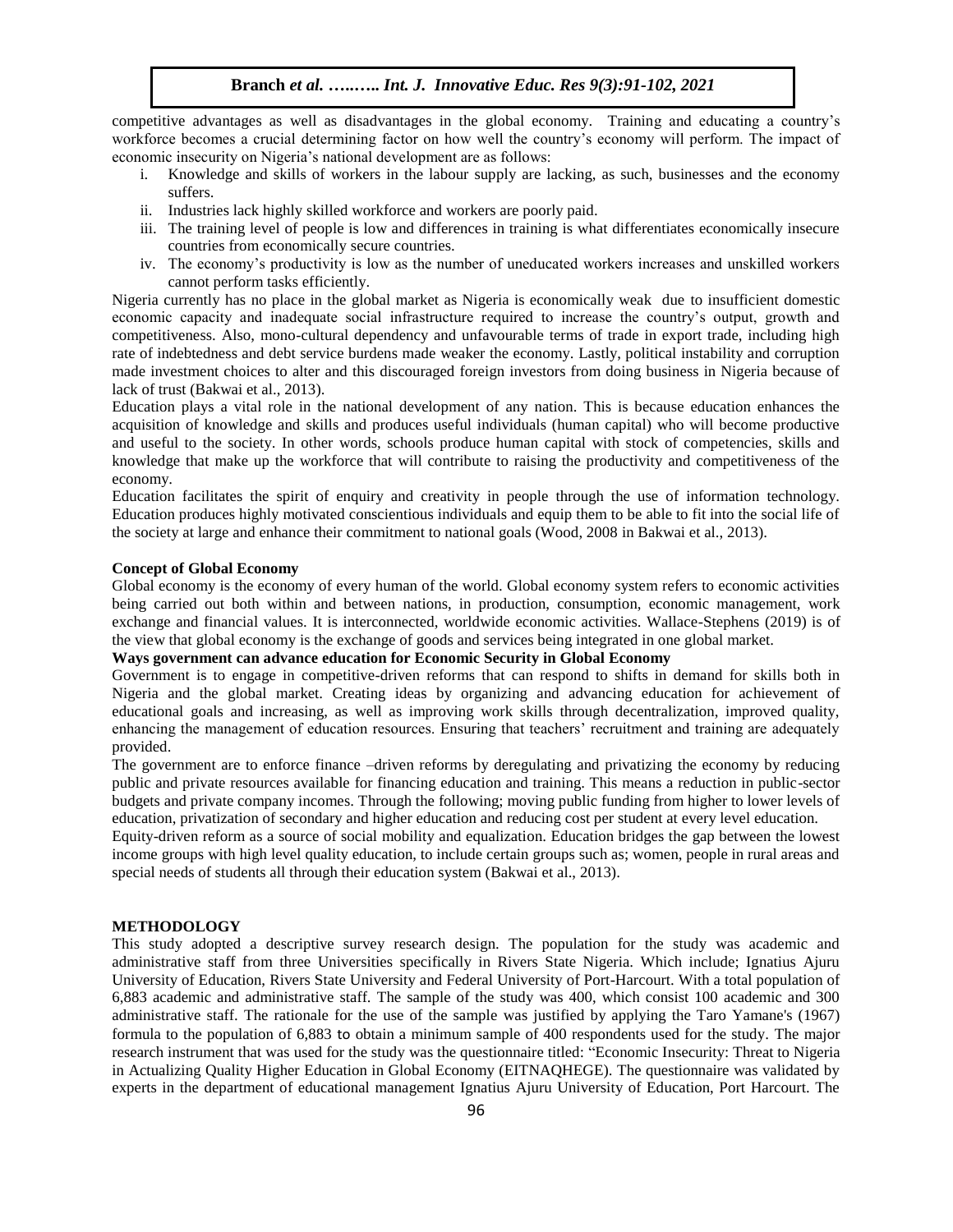instrument used for the study was 12 item questionnaires, which were developed to elicit responses from the respondents. The instrument was weighted on a 4 point modified Likert type scale of very high extent (HE)  $=$  4 points, High Extent (HE) = 3 points, Low Extent (LE) = 2 points and Very Low Extent (VLE)= 1 point. The reliability of the instrument was established using test retest method on 20 academic and non-administrative staff from other higher institutions in Delta State who were not part of the sample. A reliability coefficient of 0.70 was obtained using Pearson Product Moment Correlation Coefficient (PPMCC) statistical tool thereby guaranteeing the reliability of the instrument. The statistical tool used for the analysis was Mean and Standard Deviation to answer the research questions, while the null hypotheses formulated were tested using z-test statistics at 0.05 level of significance, which was a test of difference of mean.

#### **RESULTS AND FINDINGS**

In an attempt to satisfy the objectives of the study which were stated, the researcher now proceeds to present and analyze the relevant information collected through the questionnaire that were distributed.

**Research Question 1**: *To what extent does increase in the rate of unemployment affect the actualization of quality higher education in Nigeria in global economy?*

|  | Table 1: Summary of mean and standard deviation on the extent increase in the rate of unemployment affect |
|--|-----------------------------------------------------------------------------------------------------------|
|  | the actualization of quality higher education in Nigeria in global economy $(N = 100$ and 300).           |

| <b>SN</b> | <b>ITEMS</b>                                                                                                                                                                                    | <b>Academic</b><br><b>Staff</b><br>$\bar{\mathbf{X}}$ | <b>SD</b> | <b>Administrative</b><br>staff<br>$\bar{\mathbf{X}}$ | <b>SD</b> | <b>Decision</b>    |
|-----------|-------------------------------------------------------------------------------------------------------------------------------------------------------------------------------------------------|-------------------------------------------------------|-----------|------------------------------------------------------|-----------|--------------------|
| 1.        | It leads to neglect of technical and<br>vocational education which affects<br>quality higher education in global<br>economy.                                                                    | 2.53                                                  | 0.01      | 2.50                                                 | 0.01      | High extent        |
| 2.        | It is caused by the neglect of 2.54<br>agricultural sector which was the<br>mainstay of the economy in the sixties<br>and seventies for the oil industry,<br>which has low employment capacity. |                                                       | 0.02      | 2.52                                                 | 0.02      | High extent        |
| 3.        | It leads to mismatch of population<br>growth rate, which affects quality<br>higher education in global economy.                                                                                 | 2.57                                                  | 0.01      | 2.55                                                 | 0.02      | High extent        |
| 4.        | It leads to poor graduate job skills,<br>which affects quality higher education<br>in global economy.                                                                                           | 2.41                                                  | 0.01      | 2.20                                                 | 0.01      | Low extent         |
| 5.        | It causes lack of graduate capacity for<br>self-employment or venture creation<br>which affects quality higher education<br>in global economy.                                                  | 2.59                                                  | 0.01      | 2.60                                                 | 0.02      | High extent        |
| 6.        | It results to the need for adverse<br>enabling environment for economic<br>activities as a result of decayed<br>infrastructures, which affects quality<br>higher education in global economy.   | 2.53                                                  | 0.01      | 2.64                                                 | 0.01      | High extent        |
|           | Grand mean $\bar{X}$                                                                                                                                                                            | 2.52                                                  | 0.01      | 2.50                                                 | 0.01      | <b>High extent</b> |

*Source: Field survey (2020)*

Table 1 indicated that items 1, 2, 3, 5 and 6 with varying mean scores and standard deviation above 2.5 as accepted as against item 4 whose mean score was 2.20 and S.D 0.01. The grand mean of 2.52 and 2.50 also SD of 0.01 and 0.01 is indications that increase in the rate of unemployment affect the actualization of quality higher education in Nigeria in global economy.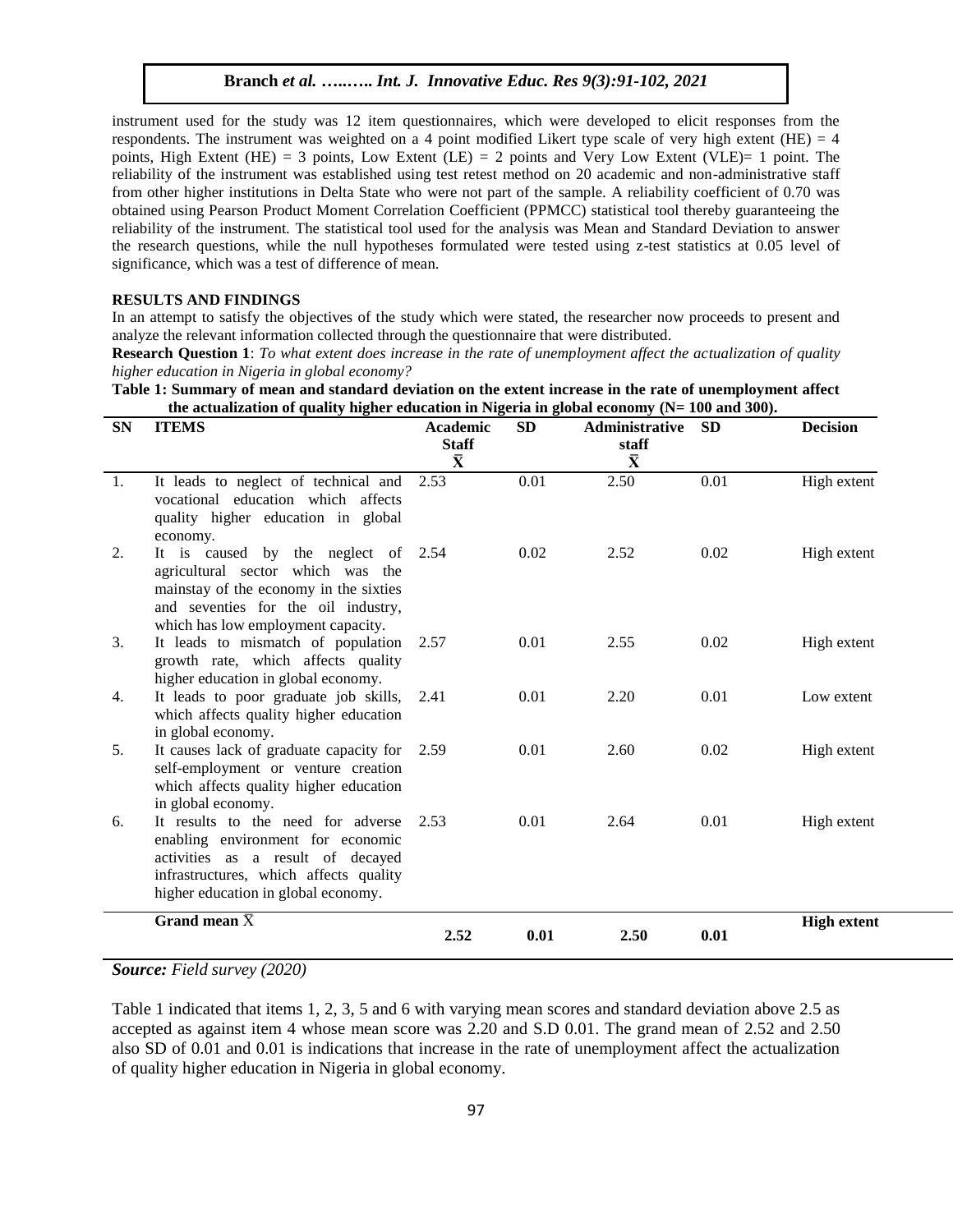**Branch** *et al.* **…..…..** *Int. J. Innovative Educ. Res 9(3):91-102, 2021*

**Research Question 2**: *To what extent does corruption affect the actualization of quality higher education in Nigeria in global economy?*

**Table 2: Summary of mean and standard deviation on the extent corruption affect the actualization of quality higher education in Nigeria in global economy (N= 100 and 300).**

| <b>SN</b> | or quanty ingher cuucation in Fugeria in grobar economy<br><b>ITEMS</b>                                                                                                                              | <b>Academic</b><br><b>Staff</b><br>$\bar{\mathbf{X}}$ | <b>SD</b> | $(11 - 100$ and $00$<br>Administrative<br>staff<br>$\bar{\mathbf{X}}$ | <b>SD</b> | <b>Decision</b>    |
|-----------|------------------------------------------------------------------------------------------------------------------------------------------------------------------------------------------------------|-------------------------------------------------------|-----------|-----------------------------------------------------------------------|-----------|--------------------|
| 7.        | It leads to sale of school textbooks<br>on black-markets, which affects the<br>actualization of quality higher<br>education in global economy.                                                       | 2.65                                                  | 0.03      | 2.51                                                                  | 0.01      | High extent        |
| 8.        | It leads to criminal capturing<br>government allocations for non-<br>existent "ghost teachers and ghost<br>schools, which affects actualization<br>of quality higher education in<br>global economy. | 2.60                                                  | 0.01      | 2.52                                                                  | 0.01      | High extent        |
| 9.        | It creates room for monopolized 2.63<br>political power, which affects<br>actualization of quality higher<br>education in global economy.                                                            |                                                       | 0.02      | 2.53                                                                  | 0.01      | High extent        |
| 10.       | It leads to low accountability of 2.62<br>public officials, which affects<br>actualization of quality higher<br>education in global economy.                                                         |                                                       | 0.01      | 2.53                                                                  | 0.02      | High extent        |
| 11.       | It causes high level intrusive 2.65<br>business regulations, which affects<br>actualization of quality higher<br>education in global economy.                                                        |                                                       | 0.01      | 2.60                                                                  | 0.02      | High extent        |
| 12.       | It Leads to high rate of dependency 2.57<br>on commodity exports in the<br>country, which affects actualization<br>of quality higher education in<br>global economy.                                 |                                                       | 0.03      | 2.64                                                                  | 0.01      | High extent        |
|           | Grand mean $\bar{X}$                                                                                                                                                                                 | 2.62                                                  | 0.01      | 2.51                                                                  | 0.01      | <b>High extent</b> |

*Source: Field survey (2020)*

Table 2 shows that items 7, 8, 9, 10, 11 and 12 with varying mean and standard deviation scores above 2.50 indicated a positive observation from the academic and administrative staff that corruption affect the actualization of quality higher education in Nigeria in global economy.

## **Testing of Research Hypotheses**

**Hypothesis 1:** There is no significant difference between the mean responses of academic and administrative staff n the extent increase in the rate of unemployment affect the actualization of quality higher education in Nigeria in global economy.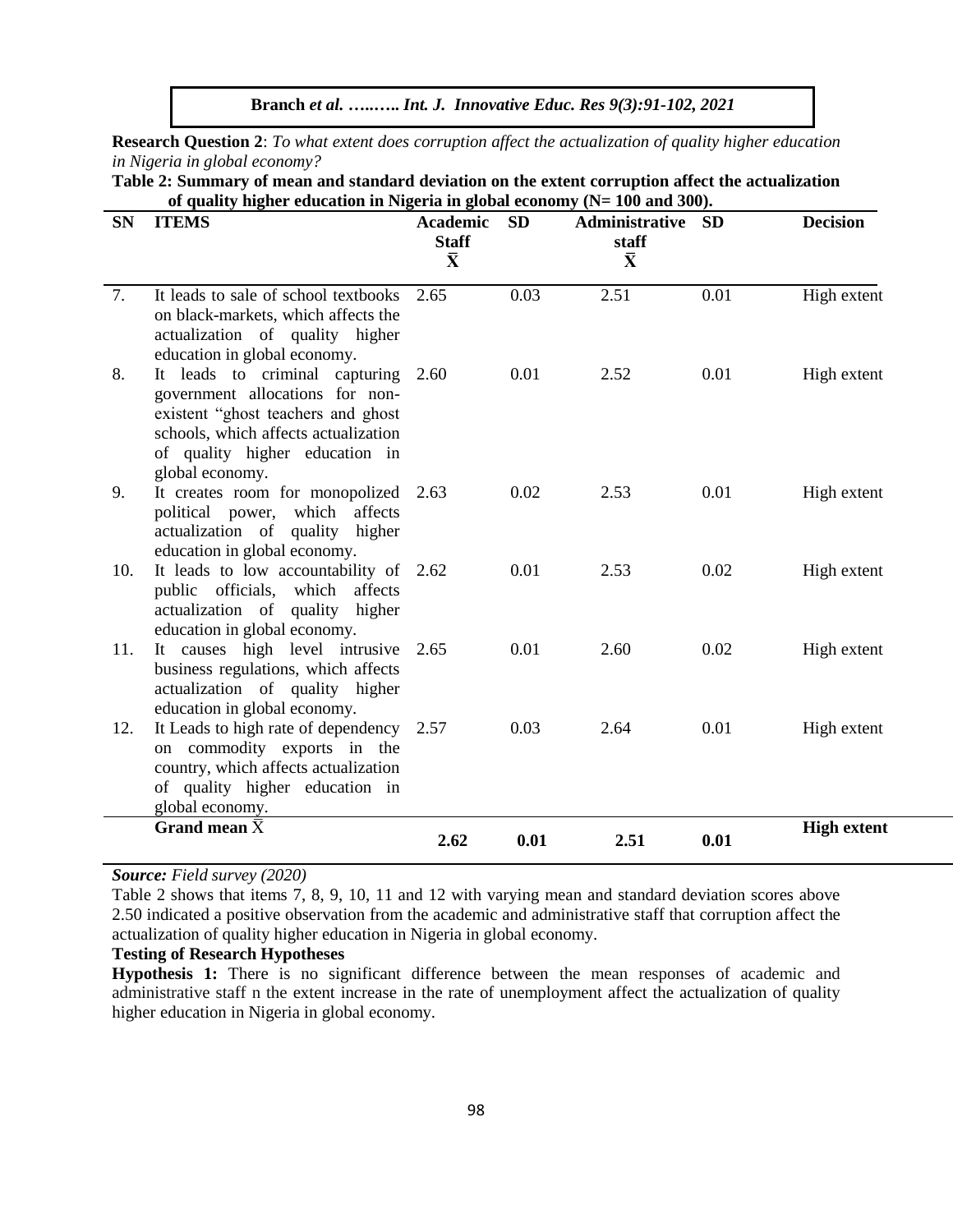| Nigeria in global economy. |                |                         |      |     |       |        |                        |
|----------------------------|----------------|-------------------------|------|-----|-------|--------|------------------------|
| <b>Staff</b>               | No of<br>staff | $\overline{\mathbf{x}}$ | Sd   | Df  | Z-cal | Z-crit | <b>Decision</b>        |
| Academic                   | 100            | 2.52                    | 0.01 | 398 | 0.031 | 1.96   | <b>Not</b><br>rejected |
| Administrative             | 300            | 2.50                    | 0.01 |     |       |        |                        |
|                            |                |                         |      |     |       |        |                        |

**Table 3:** Z - Test analysis of significant difference between the mean of academic and administrative staff on the extent increase in the rate of unemployment affect the actualization of quality higher education in

*Source: Field survey (2020)*

Data in Table 3 indicated the mean scores for both academic and administrative staff as 2.52 and 2.50. The table further revealed that the Z-cal (0.031) is lesser than the Z-crit (1.96) at 0.05 level of significance and df (398), hence the acceptance of the null hypothesis, indicating that there is no significant difference on the extent increase rate of unemployment affect the actualization of quality higher education in Nigeria in global economy.

**Hypothesis 2:** There is no significant difference between the mean responses of academic and administrative staff on the extent to which corruption affect the actualization of quality higher education in Nigeria in global economy.

**Table 4:** Z - Test analysis of significant difference between the mean of academic and administrative staff on the extent to which corruption affect the actualization of quality higher education in Nigeria in global economy.

| <b>Staff</b>   | No of<br>staff | $\overline{\mathbf{x}}$ | Sd   | Df  | Z-cal | Z-crit | <b>Decision</b>        |
|----------------|----------------|-------------------------|------|-----|-------|--------|------------------------|
| Academic       | 100            | 2.62                    | 0.01 | 398 | 0.02  | 1.96   | <b>Not</b><br>rejected |
| Administrative | 300            | 2.51                    | 0.01 |     |       |        |                        |

*Source: Field survey (2020)*

Table 4 shows that the mean scores for both academic and administrative staff as 2.62 and 2.51. The analysis further revealed that the z-cal (0.2) is lesser than the z-crit (1.96) at 0.05 level of significance and of (398). This means that the null hypothesis which states that there is no significance difference between the mean responses of academic and administrative staff on the extent to which corruption affect the actualization of quality higher education in Nigeria in global economy is accepted

#### **DISCUSSION OF FINDINGS**

Based on the data analysis presentation and hypotheses testing, the following findings were discussed: Data analysis in research question one showed the observation of academic and administrative staff on the extent increase in the rate of unemployment affect the actualization of quality higher education in Nigeria in global economy with grand mean scores of 2.52 and 2.50 also SD of 0.01 and 0.01 as contained in Table 1. The findings noted that economic insecurity leads to neglect of technical and vocational education which affect quality higher education in global economy. The findings further revealed that economic insecurity is caused by neglect of the agricultural sector which was the mainstay of the economy in the sixties and seventies for the oil industry which has low employment capacity. According to Wallace-Stephens, (2019), increases in the rate of unemployment affect the actualization of quality higher education globally, because when the man power force is lacking in any organization, such organization is likely to fail or collapse. The need for employment of the youths in the economic organization of any nation drives the nation to economic progress.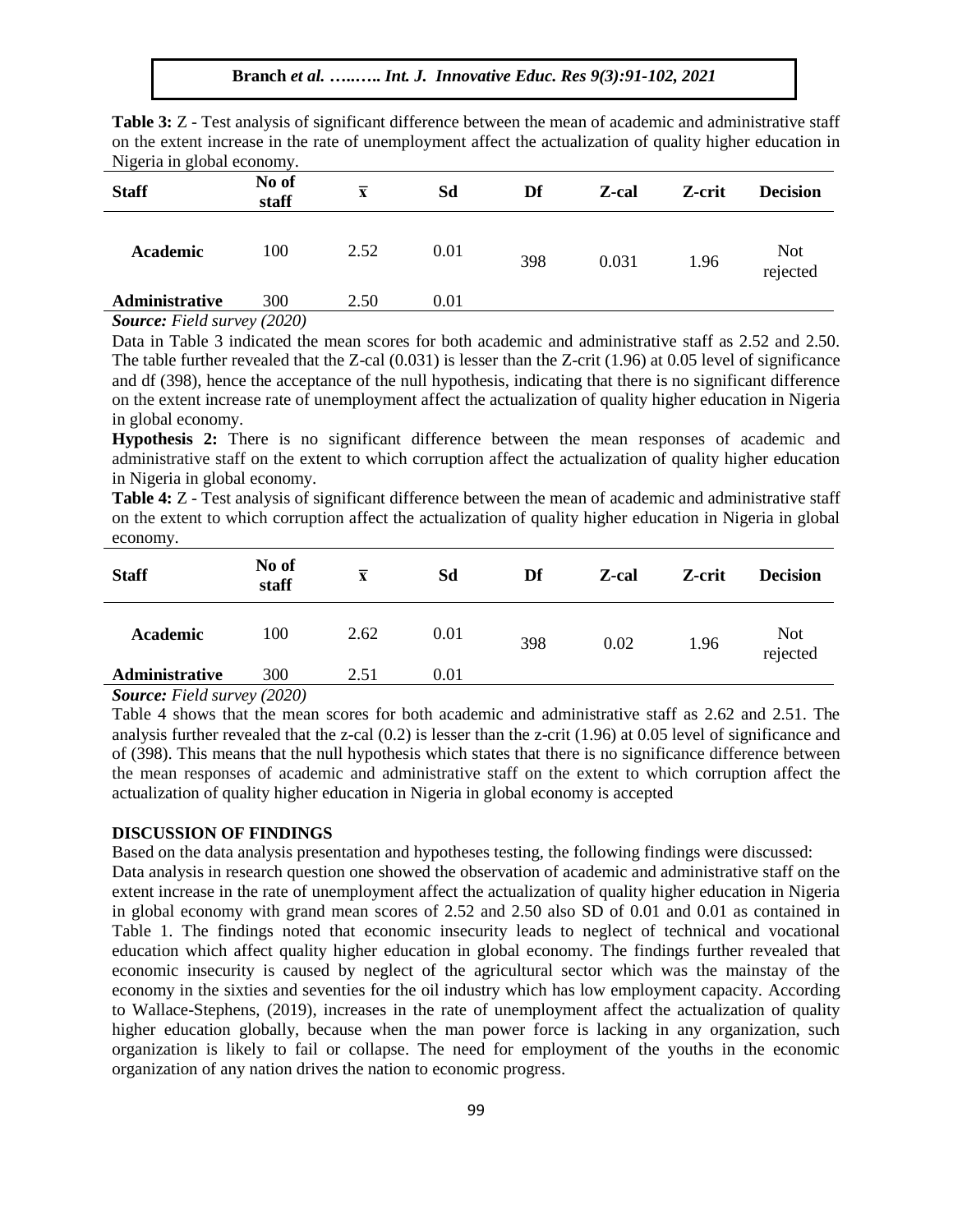Data analysis in research question two showed the observation from academic and administrative staff on the extent corruption affect the actualization of quality higher education in Nigeria in global economy with grand mean scores of 2.62 and 2.51 also SD of 0.01 and 0.01 as contained in Table 2. The findings revealed that economic insecurity leads to sell of school textbooks on black-markets, which affects the actualization of quality higher education in global economy. The findings further revealed that it leads to criminals capturing government allocations for non-existent "ghost teachers and ghost schools, which affect actualization of quality higher education in global economy. The findings further revealed that economic insecurity leads to low accountability of public officials, which affect actualization of quality higher education in global economy. Branch and Ibara (2019) have identified that, corruption is one of the factors that leads a nation into financial borrowing and backwardness. Corruption in higher education and political offices has brought about negative outcomes both in the educational sector and political sector in Nigeria, due to its high increase rate. That's why government at all levels need to address these causes of economic insecurity and remedy them so as to help improve the quality of its higher education for the growth of the nation's economy to be able to compete globally.

#### **CONCLUSION**

The world is continuously changing and change comes along with its unpredictability coupled with unstable and unclear societal environmental conditions. This paper concluded that increase in the rate of unemployment and corruption at all levels of government poses as threat to Nigeria in actualizing quality higher education in global economy. Even though more industries and infrastructural development are created, with corrupt leadership, Nigeria will still be insecure economically. The explosion and evolvement in the educational institutions calls for alternative sources of funds to trigger development in the educational sector. Government are to allocate funds for research programs, inventions and mass production of invented products. Substantial revenue of national budget has to be invested in education to serve the important role of education on national development in global economy.

#### **RECOMMENDATIONS**

The paper recommended the following:

- **1.** Economic insecurity is a forward looking perspective. Therefore, Nigerian leaders should look at the past to assess the present level of insecurity about the future and reason out lasting plan, restructure, and diversifying the economy in order to secure the economy to be able to compete in the global economy.
- 2. Both the federal and the state government should increase allocation funds for education, invest more on education as human capital brings about growth and development in a country's economy. Expanding the peoples knowledge and skills make them able to compete in the global economy.

#### **REFERENCES**

- Akpankpan, E. B. (2004). *The struggle for development in Nigeria: Can vocational education help?* Keynote address presented at the  $4<sup>th</sup>$  annual conference of association for the Advancement of Vocational Education in Nigeria.
- Ani, D. (2007). Strategic employment generation. *Management in Nigeria, 43*(1), 36-39.
- Anya, O. A. (2013). The idea and uses of the university in the 21<sup>st</sup> century, 29<sup>th</sup> *convocation lecture*, University of Port Harcourt, Choba 7<sup>th</sup> February.
- Bakwai, B., Aliyu, U. A. & Mohammed, U. (2013). Managing education for economic security in Nigeria in the context of globalization. In A. O. Ayau, U. G. Emetarom, A. Y., Abulkareem, J. A., Undie& J. E. Okoh, (eds.), *Managing education for economic security* (pp. 271-281).
- Best, S. G. (2006). The method of conflict resolution and transformation. In S. G. Best. (Eds.), *introduction to peace and conflict studies in West Africa*. Spectrum Books.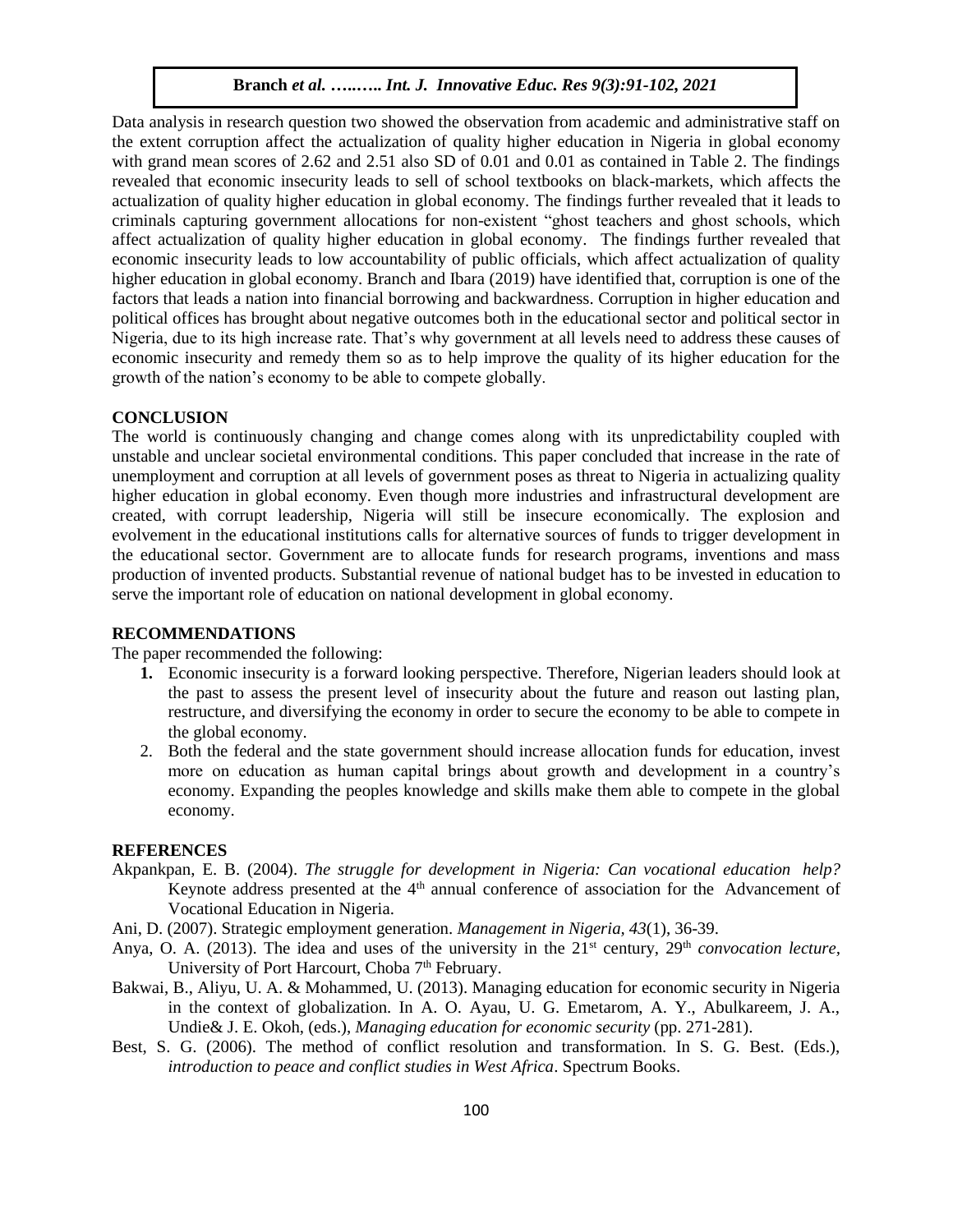- Bossert, W., & D'Ambrosio, C.(2013). Measuring economic insecurity*. International Economic Review, 54*(3), 1017-1030. https;//www.sciencedirect.com/science/article/pii/S2352827318300594, https;//doi.org/10.1016//j.ssmph.2018.09.006.
- Bossert, W., Clark, A.,D'Ambrosio, C. & Lepinteur, A. (2019). *Economic insecurity and the rise of the right.* Eight meeting of the society for the study of economic inequality, Paris School of Economics.
- Branch, N. K. (2018). The role of decision –making in management of change in educational institutions. In N. P. Ololube Eds.), *Encyclopedia of International Leadership, Policy Management* (pp.630- 653). Pearl Publishers.
- Branch, N. K., & Adiele, E. E. (2019). Strengthening the internal assurance mechanisms of Universal Basic Education for Quality Output in Students' production in public secondary schools in Nigeria. *Brain International Journal: A multidisciplinary journal of the postgraduate school, 1*(2), 126-139.
- Branch, N. K., & Ibara, E. C. (2019). Challenges in transforming university education for optimal performance. An unpublished seminar paper presented to the post graduate school by the department of educational management, faculty of education. Ignatius Ajuru University of Education.
- Federal Government of Nigeria (2002). *National Policy on Education* (4<sup>th</sup> Edition). NERDC Press.
- Hacker, J. S., Hubber, G. A.Rehm, P., Schlesinger, M. & Valletta, R. (2010). *The economic security index.* Technical report on a new measure of the economic security of American workers and their families. July.
- Kwarainga, H. B. (2000). The role of Business Education in national development. The Nigerian teacher today. *Journal of Teacher Education, 7*(1).
- Linz, S. J., & Senykina, A. (2010). Perception of economic insecurity; Evidence from Russia*. Economic Systems, 34*(3), 357-385.
- Nwagwu, C. C. (2002). Students' academic performance and the crisis of confidence in the Nigerian education system. *Journal of Education,* 2, 12-109.
- Nwagwu, L. (2020). Principals' 21<sup>st</sup> century challenges in the management of secondary school system in Nigeria. *Journal of Educational Management*, (1), 181-196.
- Okere, C. (2020b). Leadership and management through respectable character. *International Journal of Scientific Research in Education, 13*(50,964-977.
- Okere, C. O. P. (2019). Managing school policies for national development in Nigeria. In N. P. Ololube., & G. U. Nwiyi (Eds.), *Encyclopedia of Institutional Leadership and Management Volum11*: A handbook of research in honour of professor Ozo-Mekuri Ndimele (pp.885-892). Pearl Publishers.
- Okere, C. O. P. (2020). Administration of secondary education in a dwindling economy and teachers' effectiveness in secondary schools in Rivers State. Unpublished thesis of 6the department of educational management, faculty of education. Ignatius Ajuru University of Education, Rumuolumeni, Port Harcourt, Rivers State.
- Ola, S. I. (2012). *Problems of funding project in Nigeria education*. Latex Press.
- Omotade, D. (2004). Nigeria's economy grew by 5% in 2003: *The Punch.* Friday August 13 p.6.
- Omotor. D. G. (2004). An analysis of federal government expenditure in the education sector of Nigeria: Implication for national development. *Journal of Social Sciences*, 9(2), 105-110.
- Rohde, N. & Tang, K. K. (2018). Economics inequality, theoretical approaches. In C. D'Ambrosio (Eds.), *Handbook of research on economic and social well-being*. Edward Elger Publishing.
- Sobowale, D. (2007, March 27). Before the looting starts again. *Sunday Vanguard*[.https://www.vanguardngr.com.](https://www.vanguardngr.com/)
- Umar, A. D. (2007, March 27). *War against corruption has failed*. The Guardian Newspaper.
- Sani, D. (2007). Strategic employment generation. *Management in Nigeria, 43*(1), 36-39.